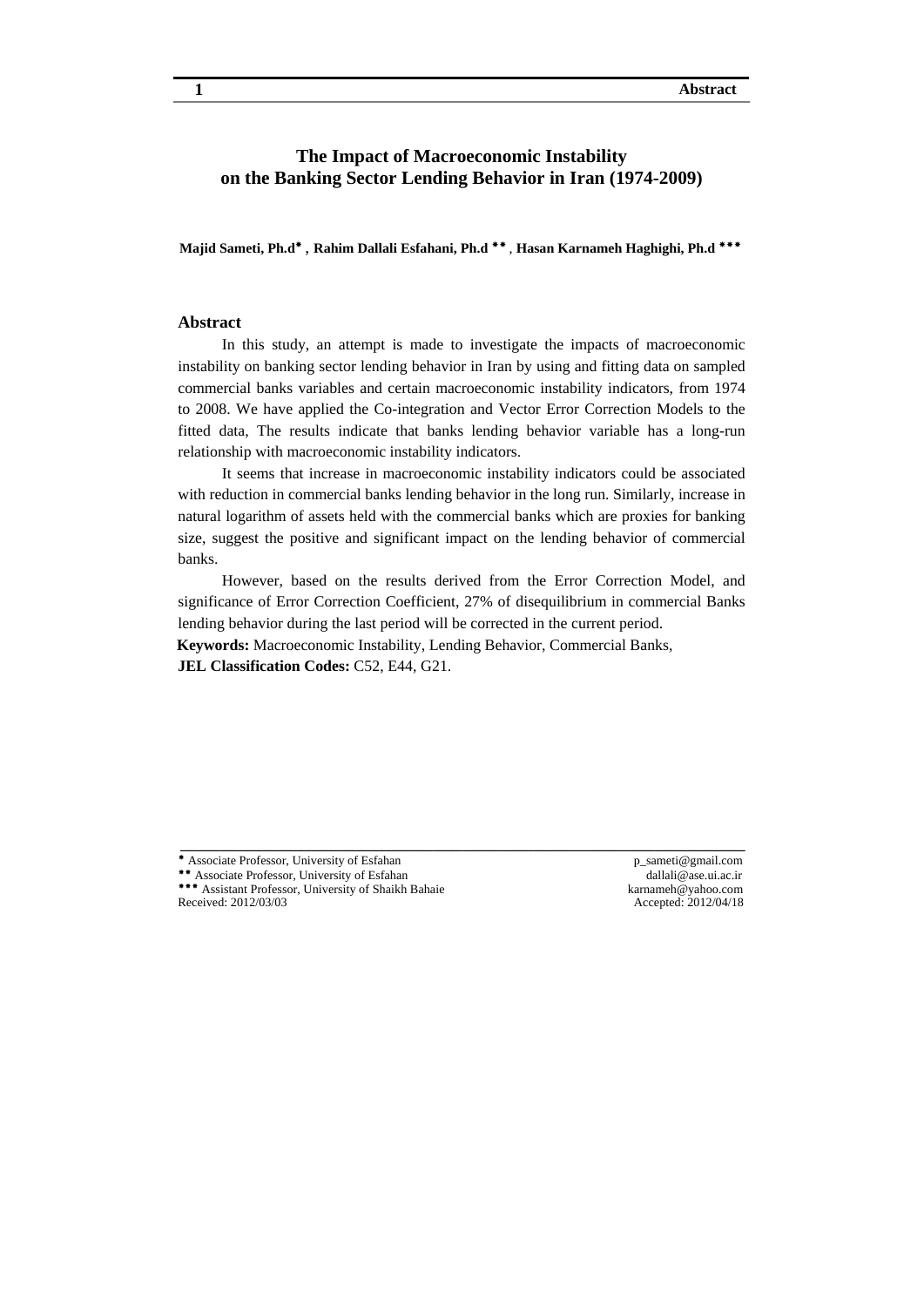# **The Calculation of Asset Price Index and Analysis of Its Effect on Inflation**

**Fakhry Mohaddes** 

#### **Abstract**

The assets market which comprises the money, exchange, capital, financial and real assets markets can play very important role in the economy, vis-a-vis, formation of inflationary expectations, absorption of disequilibrium and shocks inflicted on the real sector, and at the same time financing the activities rendered in the real side of the economy. However, if assets prices contain the required information regarding the leading indicators of the economy, i-e inflation or economic growth, they should be incorporated in the information package of policymakers. Therefore, considering the importance of asset market in economics, derivation of an index which could reflect the general price trend of this market, is deemed to be absolutely essential. It is obvious that, among the multivariate methods, the principal component analysis is a statistical technique, which is usually used for analyzing the group of correlated variables related to one or more modules like socioeconomic indices, job satisfaction, health, personal credit, and political situation of a country, etc.

In this article, an attempt is made, first to review the relevant literature about the relationship between the assets market and the real sector and after exploring the plausible reasons for the keen interests of policy markers in asset prices, then the required analysis for application of indexing method of principal components approach to economics has been conducted, and subsequently, by utilizing this method, we have constructed the asset price index of Iranian economy. However the results of study indicate that, the impact of the fiscal and real variables on each other, with respect to the dynamic interactions of markets, may cause shifting the recession in one market to lead to liquidity transfer and boom in other markets. Moreover, the results of variance decomposition show that the share of impulses of fiscal and real assets on changes of the variance of inflation is significant.

\_\_\_\_\_\_\_\_\_\_\_\_\_\_\_\_\_\_\_\_\_\_\_\_\_\_\_\_\_\_\_\_\_\_\_\_\_\_\_\_\_\_\_\_\_\_\_\_\_\_\_\_\_\_\_\_

**Keywords**: Principal Component Analysis, Asset Price Index, Inflation **JEL Classification Codes:** E31,E64,C40.

<sup>\*</sup> Research officer, Inter Bank Market Division, Central Bank of Iran. fakhrymohaddes@yahoo.com Received: 2011/05/29 Accepted: 2012/04/18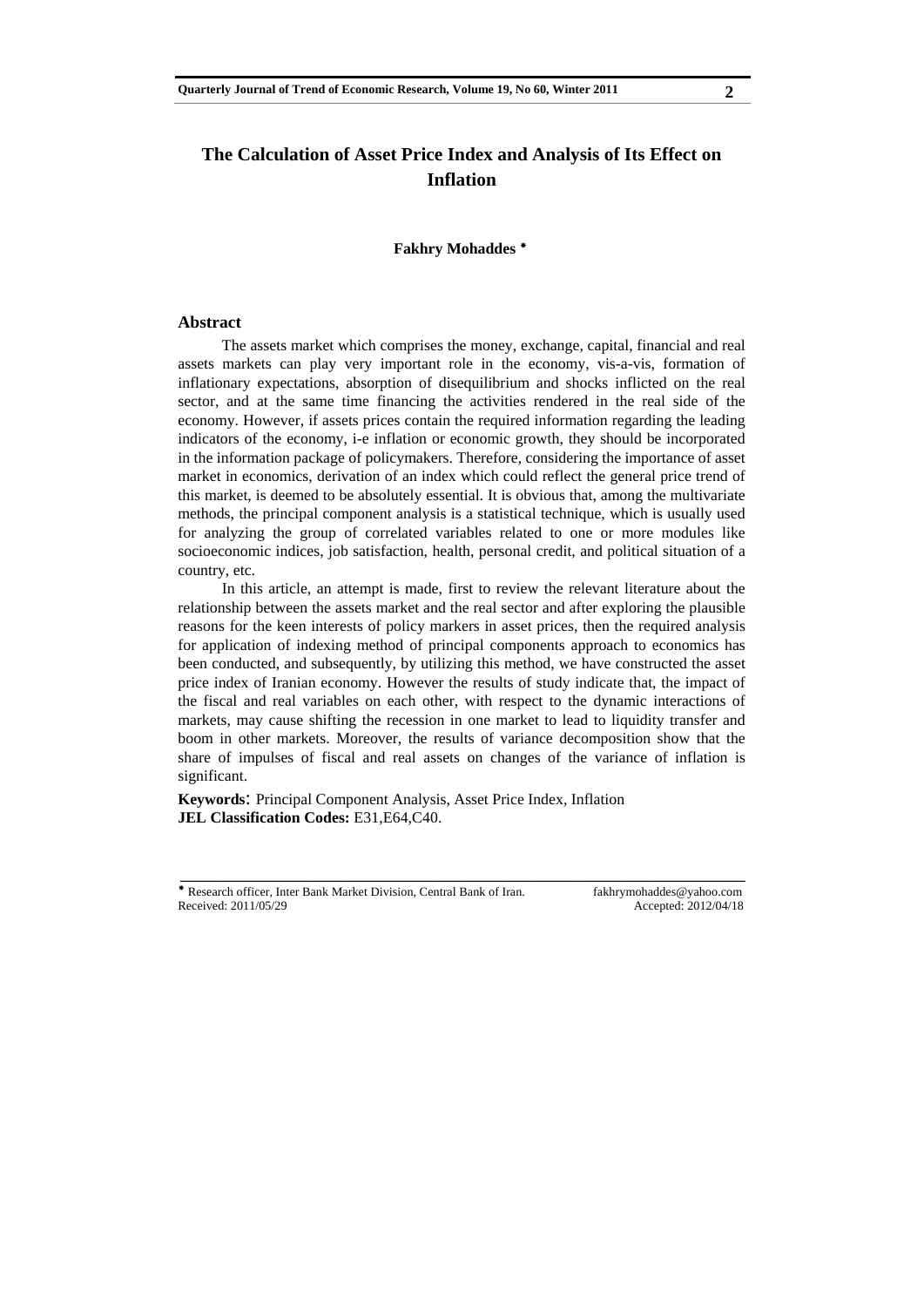# **Investigating the Relationship Between the Real Exchange Rate and Price Index of Tehran Stock Exchange: An ARDL Approach**

**Hamed Taheri \*, Milad Sarem Saffari \*\*** 

### **Abstract**

The Stock Exchange Market is prima facie considered to be one of the main pillars of the capital market in the country and hence it has tremendous capacity to mobilize and allocate the unutilized aggregate savings for accelerating the process of economic growth and subsequently achieving the economic development. However, in this paper an attempt is made ipsofacto, to assess the long-run relationship between the price index of Tehran Stock Exchange and real exchange rate. We conducted the study based on monthly data for the period of 2002-2008, by utilizing the Auto Regressive Distributed Lag (ARDL) Model. The results perse, indicate that the stock market price index is positively correlated with the real exchange rate. Also the estimation results for Error correction Model (ECM) show that for each year, about 36% of imbalances will be adjusted towards the long-run equilibrium.

**Keywords:** Exchange Rate, Consumer Price Index, Stock Market Price Index, ARDL Approach.

\_\_\_\_\_\_\_\_\_\_\_\_\_\_\_\_\_\_\_\_\_\_\_\_\_\_\_\_\_\_\_\_\_\_\_\_\_\_\_\_\_\_\_\_\_\_\_\_\_\_\_\_\_\_\_\_

**JEL Classification Codes:** E58, F31, G10, E44,C31

<sup>\*</sup> Research officer, Department of Economic Accounts, Central Bank of Iran ha.taheri@cbi.ir \*\* Research officer, Department of Economic Accounts, Central Bank of Iran safari.milad61@gmail.com<br>Received: 2011/09/17 Accepted: 2012/04/18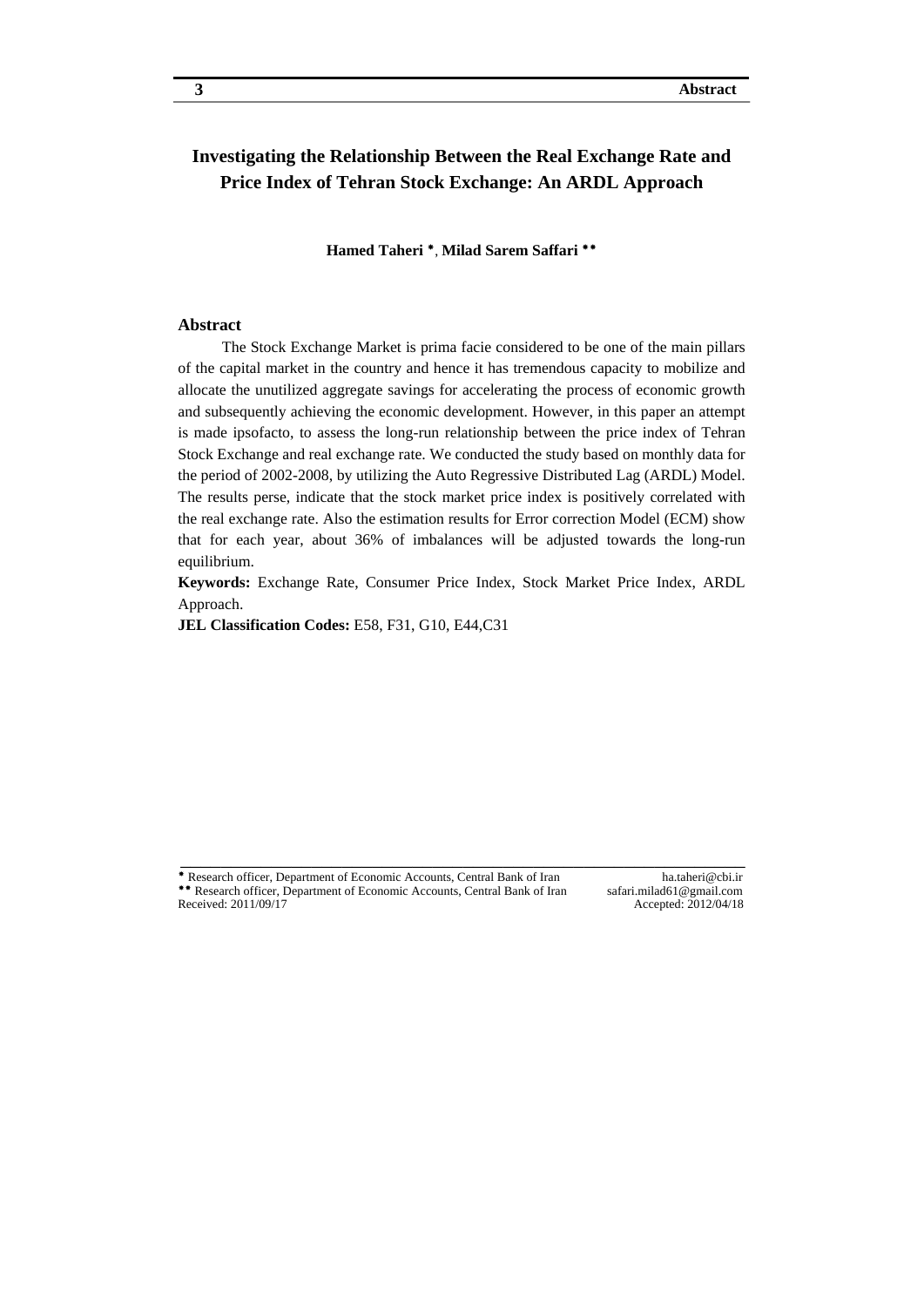# **Estimation of the Optimal Size of Government in Iran By Utilising the Armey Curve**

**Mohammad Akhbari** , **Samira Zeidizade**

#### **Abstract**

In the present study, an attempt is made to investigate an inverted U-shaped curve relationship between the size of the government and economic growth in Iran which is known as Armey curve in economic terminology. Hence the optimal size of the government is estimated. The results indicate that the optimal size of government in the case of consumption expenditures is 16.87 percent which is in line with the historical trend.(i.e 16.4 percent during 1977-2007), While the optimum size of government for capital expenditures is about 8.1 percent, that is significantly lower than its historical trend i.e 11.7 percent (1977-2007). In other words, the findings show that the economy could grow at same level over the mentioned period with less government investment expenditures than actual levels. This in turn, by reducing the budget deficit, would have had less inflationary effect.

\_\_\_\_\_\_\_\_\_\_\_\_\_\_\_\_\_\_\_\_\_\_\_\_\_\_\_\_\_\_\_\_\_\_\_\_\_\_\_\_\_\_\_\_\_\_\_\_\_\_\_\_\_\_\_\_

**Keywords:** Optimal Size of Government, Armey Curve, GMM.

**JEL Classification Codes:** H11, H50, C33.

\* Chief, Economic Modeling Section, Central Bank of Iran m.akhbari@cbi.ir<br>
\*\* M.A. Economics<br>
s.zeidizade@yahoo.com \*\* M.A, Economics<br>
Received: 2011/12/28<br>
Received: 2011/12/28<br>
State 2012/04/18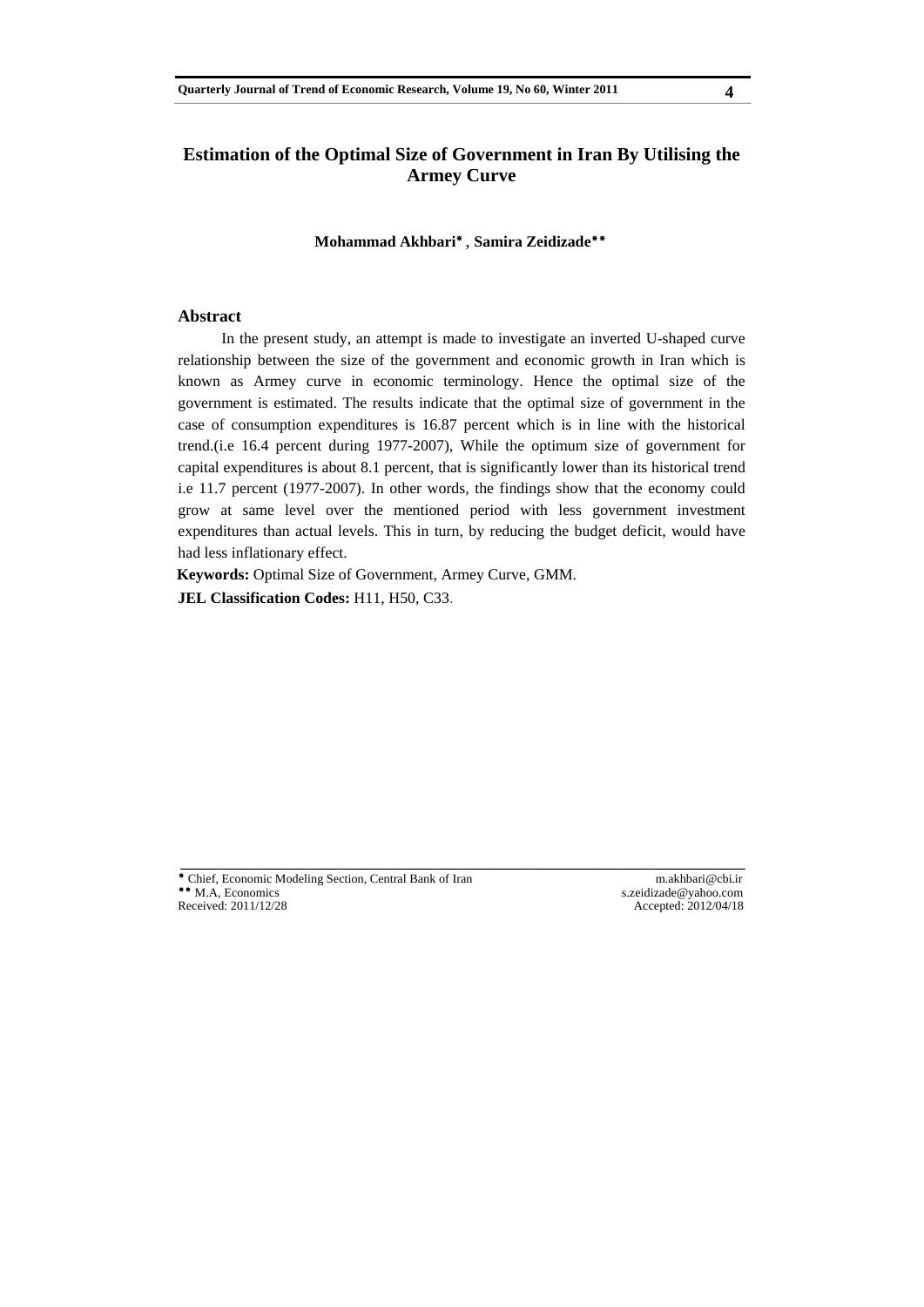## **Studying the Effects of Duality of Duties of Chief Executive Officers on the Value of Firms Listed in Tehran Stock Exchange**

Majid Abbasi<sup>\*</sup>, Musa Ahmadi, Ph.d<sup>\*\*</sup>

#### **Abstract**

The Duality of duties of Chief Executive Officers can potentially increase their risk as being the final decision makers on financial position of firms and as a result, the cost of supervising and monitoring the behavior of management (value of firm) may increase. Thus, this issue can play an important role on determining the financial position of firms and its observance may have direct impact on the value of firms and more essentially on retailed and institutional shareholders approach towards the financial structure and value of firms. In other words, whether the distinction which is made in practice, may lead to better supervision on managers and consequently increase the value of commercial units or not is a matter of investigation. In this paper an attempt is made to examine the relation between duality of duties of Chief Executive Officers and the value of 91 firms listed in the Tehran Stock Exchange (TSE) over the period of 10 years, i-e 2001 to 2010. For this purpose, we have utilized the Generalized Least Square Estimation Technique for panel data of 91 sample firms. The results indicate that there is no significant relationship between the duality of duty of Chief Executive Officers and value of firms. Also, there is a positive and significant relation between the debt ratio and value of firms while there is negative but significant relationship between the size and the value of firms.

\_\_\_\_\_\_\_\_\_\_\_\_\_\_\_\_\_\_\_\_\_\_\_\_\_\_\_\_\_\_\_\_\_\_\_\_\_\_\_\_\_\_\_\_\_\_\_\_\_\_\_\_\_\_\_\_

**Keywords:** Corporate Governance, Chief Executive Officer, Firm Value. **JEL Classification Codes:** G32,G34.

Master of Business Administration and University teacher abbasi.majid2010@gmail.com Assistant professor of Islamic Azad University Abhar Unit musa.ahmadi@gmail.com<br>Received: 2011/11/24 Meceived: 2012/04/18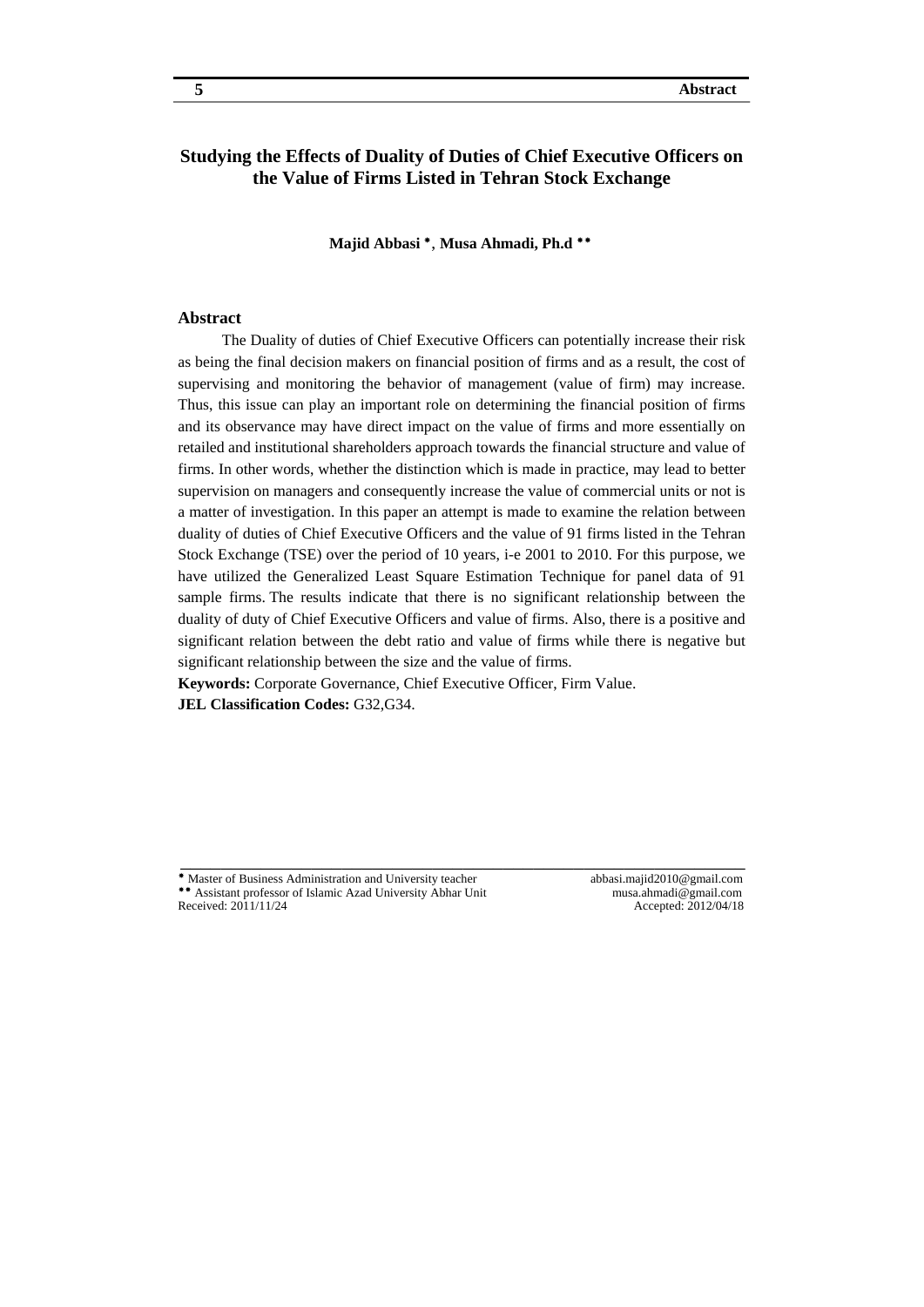## **Where Ricardo and Mill Rebut and Confirm Arguments of Mainstream Economists Supporting Globalization1**

**Translated By:**  Saleh Ghavidel, ph.d<sup>\*</sup>, Mohammad Dehini<sup>\*\*</sup>

#### **Abstract**

In this paper, Samuelson by utilizing the Ricardian theory of comparative advantage has investigated the impact of economic growth of china on American economy which has been significant in recent decades. He has considered the various assumptions regarding the economic relation of China with America. The first assumption is that if the two countries commit to trade with each other, based on the law of comparative advantage, both the countries can benefit from the trade compared to autarchy condition. Thus trade with China is better than, not to trade with that country. In the second assumption, both china and America will trade with each other, but if china due to succeeding higher rate of productivity, attains a significant rate of growth, America as a trade partner of china can benefit from the transaction if and only if, the rate of growth of productivity in china will be merely in commodities which exports to America. The reason is that in consonance with the theory of Asymmetric Growth in International Trade, and under the above condition, the terms of trade for America will improve while for china will deteriorate, but if the productivity growth in china is mainly due to imports from America, in this condition, the terms of trade for America will distort and for china it improves. Thus to specify, whether rate of growth of china may be a threat to American economy will depend on the rate of growth of productivity of China in her exports and imports of commodities over the time.

**Keywords:** American Economy, Chinese Economy, Productivity, Trade.

**JEL Classification Codes:** E31,E64,C40.

\_\_\_\_\_\_\_\_\_\_\_\_\_\_\_\_\_\_\_\_\_\_\_\_\_\_\_\_\_\_\_\_\_\_\_\_\_\_\_\_\_\_\_\_\_\_\_\_\_\_\_\_\_\_\_\_

\* Assistant Professor of Economics, Islamic Azad University – Firozkoh Unit. salleh\_mogh@yahoo.com M.A. Student in Economics, Islamic Azad University – Firozkoh Unit mohamaddehini@yahoo.com<br>
Received: 2012/01/15 Accepted: 2012/04/18

<sup>1.</sup> Samuelson, Paul, A. (2004). Where Ricardo and Mill Rebut and Confirm Arguments of Mainstream

Economists Supporting Globalization. Journal of Economic Perspectives. Vol 18.PP 135-146.

Received: 2012/01/15 Accepted: 2012/04/18